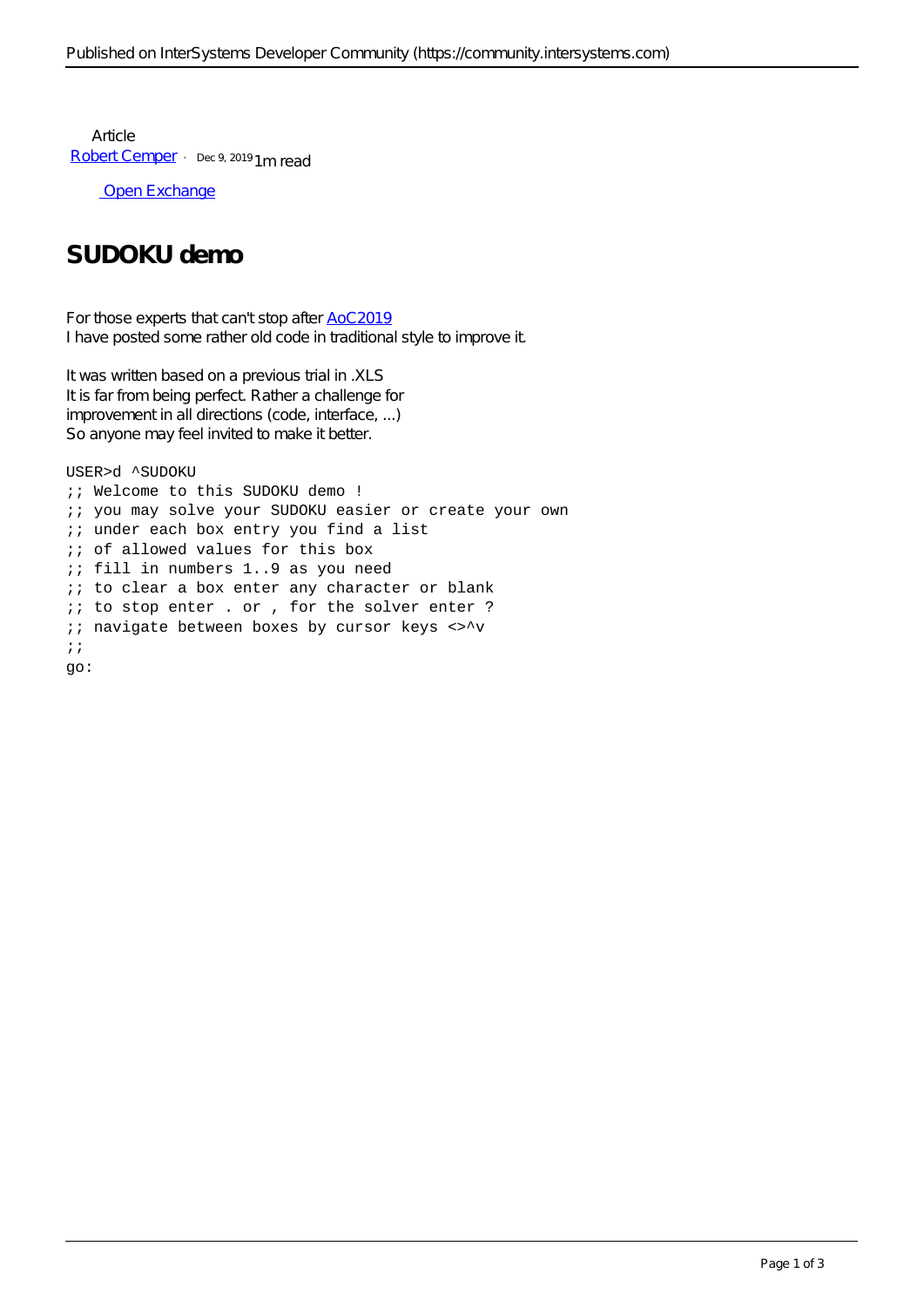

This is a coding example working on Caché 2018.1.3 and IRIS 2020.2 It will not be kept in sync with new versions It is also **NOT** serviced by InterSystems **Support** !

## [download here](https://github.com/rcemper/SUDOKU-en/blob/master/SUDOKU5en.xml)

[#Beginner](https://community.intersystems.com/tags/beginner) [#ObjectScript](https://community.intersystems.com/tags/objectscript) [#Terminal](https://community.intersystems.com/tags/terminal) [#Caché](https://community.intersystems.com/tags/cach%C3%A9) [#InterSystems IRIS](https://community.intersystems.com/tags/intersystems-iris)